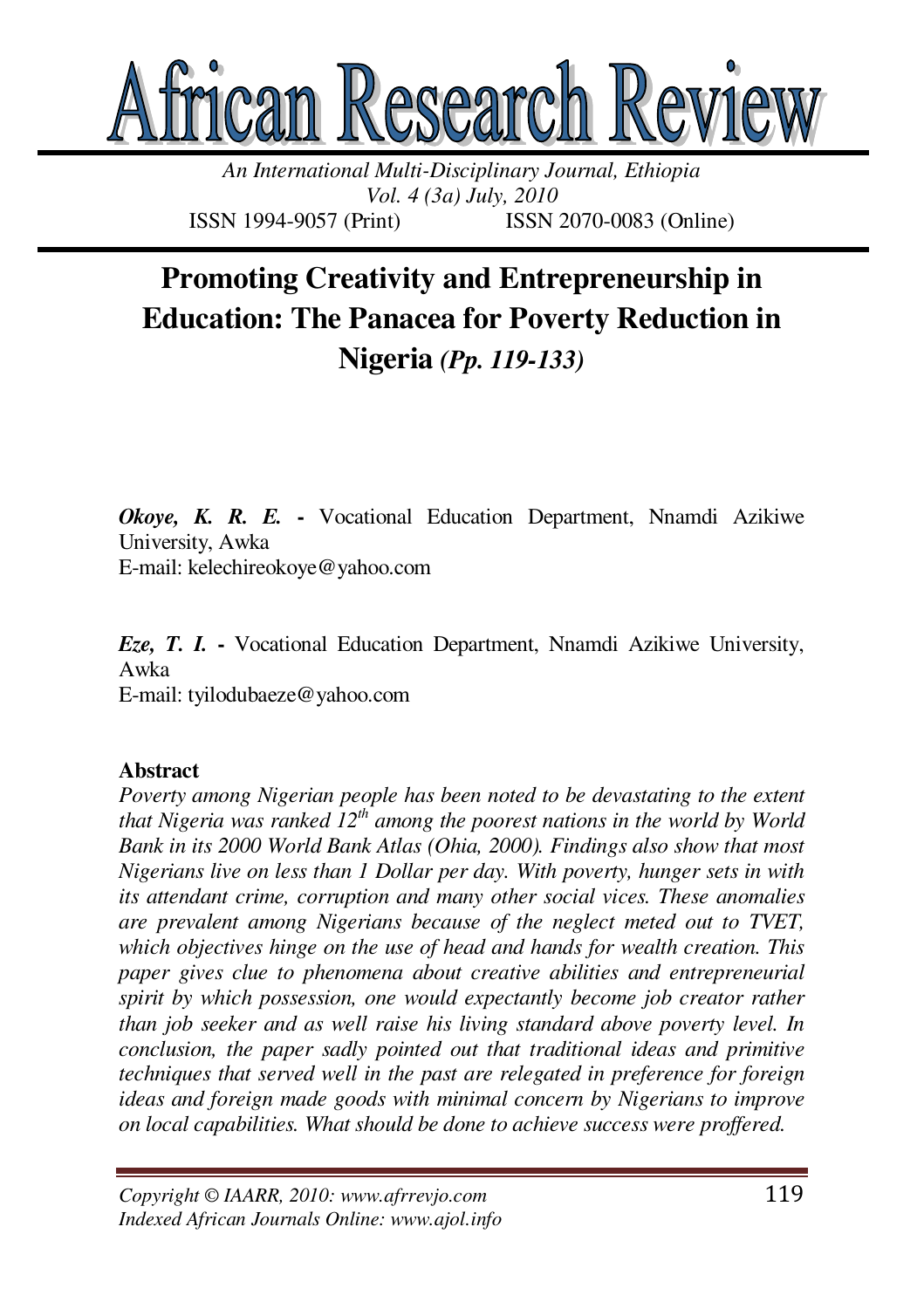### **Introduction**

The United Nations' international forum for the eradication of poverty took place from 8 - 10th October, 2003 in Bankok and was inaugurated by H.E. Chaturon Chaisaeng, the Deputy Prime Minister of Thailand. The outcome of the forum was remarked by the Secretary-General of United Nations, Kofi Annan, that poverty and hunger have close links. Kofi Annan noted that approximately 1.2 billion people world over struggle to survive on less than a dollar per day. In that forum, it was also estimated that about 840 million people suffer the gnawing pain of hunger and as many as 24,000 people, many of whom children, die every day as a result.

People who are hungry are more prone to disease, and could as a matter of fact find their capacity to work diminished as well. Hunger also impairs children's ability to learn, with consequences that are felt long after childhood is over. As Ohia (2000) put it, hunger creates several human sociological problems such as loss of social control, corruption, crime, street begging, prostitution, rural urban migration, anarchy and many more. This condition is worse in the developing countries of the world, Nigeria inclusive.

One of the causes of this ugly situation is the trading system adopted by the member countries of the United Nations. The trade system adopted places much tariff on trade exchange among nations. For instance, the developed countries of the world use globalization strategy on technology practices and implementation to intimidate the efforts of the less developed countries (LDCs) of the world to the extent that the rich countries are getting richer and the poor countries are getting poorer (Okoye, 2009). Unfortunately, the World Trade Organization (WTO) has failed to reach agreement on reducing and ultimately phase out tariff and non-tariff barriers on international trade transactions. It is these barriers that shut out many developing countries from the markets of the developed countries thus stunting growth, stifling opportunity and starving millions of people (countries) that wish to trade their way out of poverty (Sheng, 2003).

However, many strategies to alleviate and reduce poverty have been initiated and discussed at both international and national levels. At international level it has been recognized that poverty would be reduced to a very great extent if people are helped to improve on their creative process in line with their traditional work designs. It is believed that people trained in line with their traditional work role can think of a new outlook in the process (Eze and Okoye,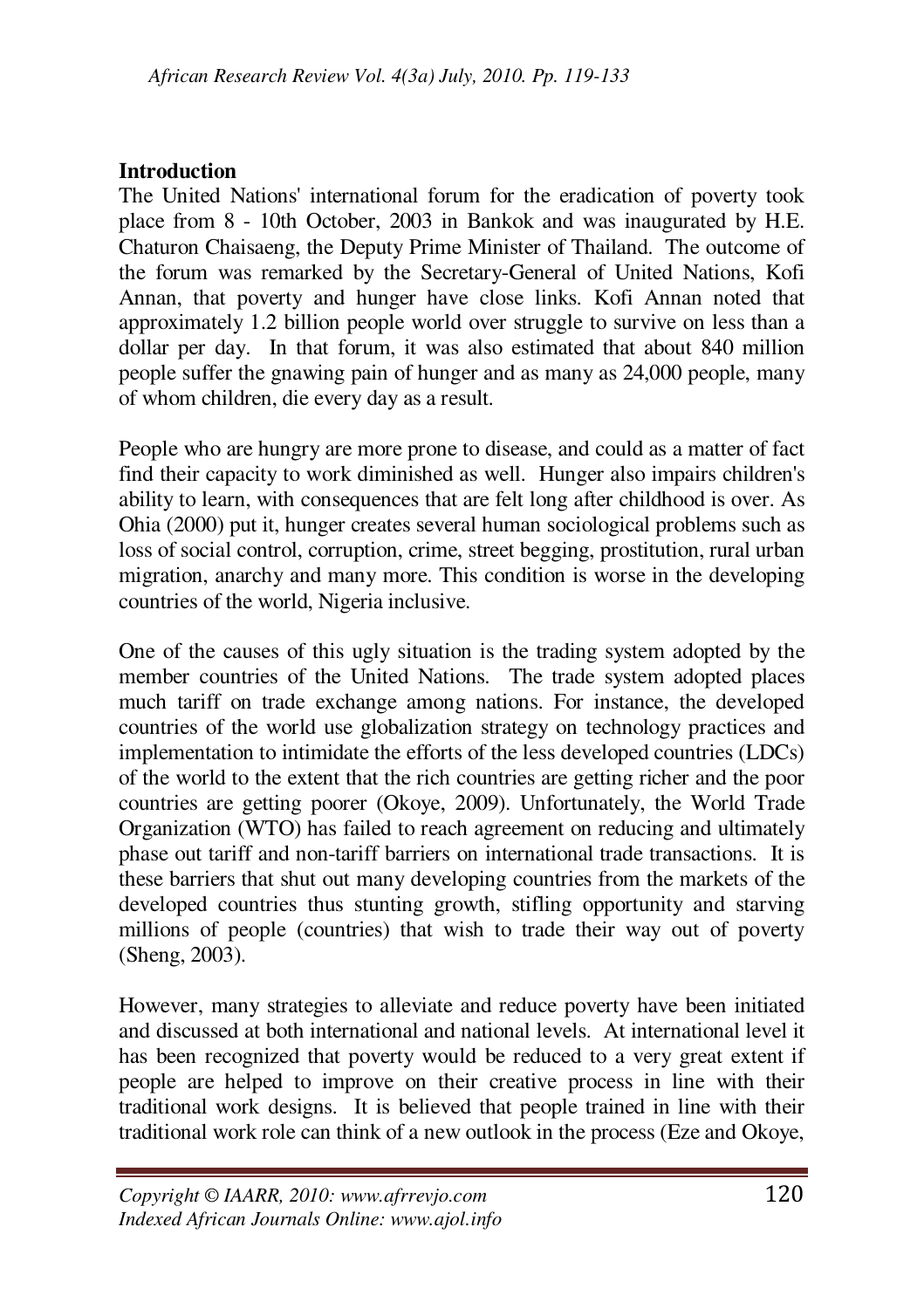2007; Gray, 2003). For instance, the United Nations Development Fund for Women (UNIFEM) (2003) reported that weaving in East Timor Thailand is traditionally the work of women and to increase their creativity on this vocation in order to reduce poverty among them, training was conducted with the help of Timor Aid. Currently, according to Gray (2003), the Ratchburi Jok Weaving Centre established in 1987 as a non-government organization generates an income of about US\$ 100,000 annually for the people while conserving the traditional Thai Jok Weaving techniques but improved. However, improving creativity to reduce poverty as posited by Apted (2003) will be cost effective if public health expenditure should be directed towards diseases of the poor, which is on controlling communicable diseases among children and adults alike. WHO acknowledged that childhood sickness results in disability in adulthood and thus the quality of future stock of human capital is adversely affected. Subscribing to this assertion, Melgaard (2003) noted that high advance qualities of health trigger economic development as healthy individuals are more productive and live longer to generate high levels of income and savings.

Attempts to reduce poverty through vocational training as made in Thailand have also been practiced in Nigeria. For instance, Ezeji (2002) noted that the practices and initiatives on rescure mobilization for eradication of poverty as projected in Nigeria include the inauguration of National Directorate of Employment (NDE), Operation Feed the Nation (OFN), Better Life for Rural Women and Family Economic Advancement Program (FEAP). Other initiatives borne with similar objectives include; Back-to-land, Agricultural Development Program (ADP), Education Trust Fund (ETF), Petroleum Trust Fund (PTF), National Poverty Eradication Program (NAPEP), National Resources Development and Conservation Scheme (NRDCS) and a lot more programs in the country (Okoye & Agwuna, 2009).

These efforts made by various Nigerian Governments to cushion the effects and increasing rate of poverty in the country have failed as a result of dishonesty, cheating, and excessive pursuit of material things (wealth) by the few Nigerians who are either in power or within the corridors of power at the expense of human dignity (Ezeji, 2002). Besides, it appears that all efforts has been on establishing practices directed towards reducing poverty with little or no emphasis on means to increase the creativity and entrepreneurial skills of Nigerians. For instance, there has not been any serious and resounding emphasis on the use of technical and vocational education (TVE) programs to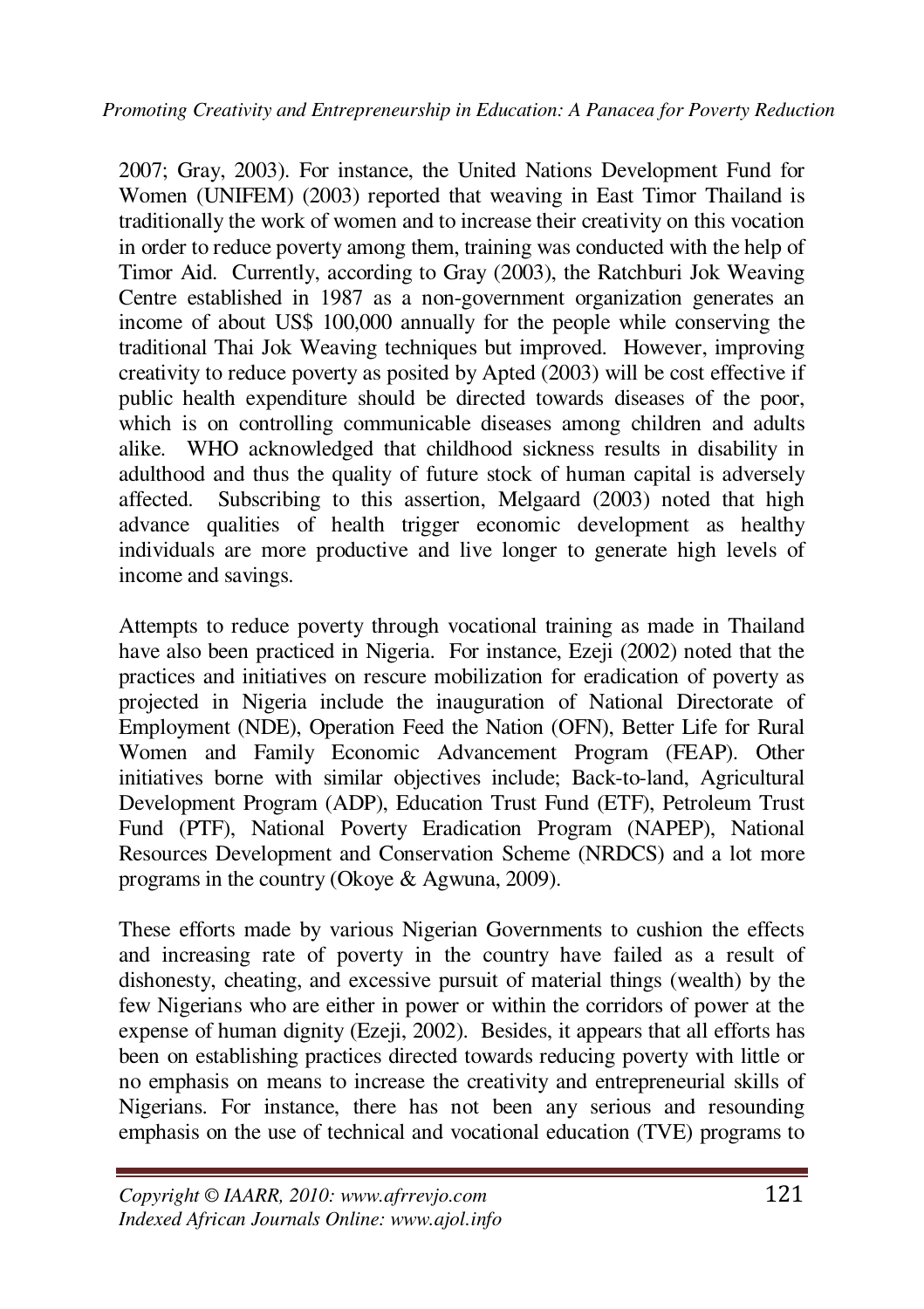empower the poor with saleable skills. Just like Eze (2002) put it, the mission of TVE is creation of personnel with technological knowledge, practical skills, desirable work attitude and habits in the correct proportions and at the right time and place to promote entrepreneurship. Point is also made that rationalizing poverty alleviation institutions and practices in Nigeria and making reference to the rural and informal sectors through co-operative societies will to a great extent reduce poverty among the people. According to Polat (2003), co-operatives mobilize savings from the lower income and poor communities and also provide a unique entry point when addressing the needs of people living in poverty and, therefore, must rise to the challenges posed by poverty in the context of decent work, creative enterprise and entrepreneurial activities, by reporting the voices and needs of their members to the table of public policy reform. According to Eze (2002), creative thought is encouraged in people by the right environmental climate for education and since a diversity of learning materials and educational experiences are made available in TVE programs, therefore, TVE becomes the best operating theater for creativity and entrepreneurship.

Creativity by Franken (2003) is the tendency to generate ideas, alternatives or possibilities that may be useful in solving human problems while *google search* on entrepreneurship definition sees it as the process of looking at things in such a way that possible solutions to problems and perceived needs may evolve in venturing. It is the process of using private initiative to transform a business concept into a new venture (UNDP, 1999) while creativity on the other hand is the process of bringing something new into being through the act of turning new and imaginative ideas into reality (Naiman, 2007). This shows that *creativity involves two processes; thinking and then production.* If one has an idea but could not act upon it, it means that such individual is imaginative but not creative. Thus creativity requires whole -brain thinking; right-brain imagination, artistry and left-brain intuition, including left-brain logic and planning (Naiman, 2007). Based on these requirements that could enable someone become creative, there has been the strong belief that only special or talented people are creative and entrepreneurially skilful. However, researches proved that anybody could become a successful entrepreneur and that anyone could be creative if;

- i. he has opportunities.
- ii. he is encouraged.
- iii. he receives training; and
- iv. he is motivated.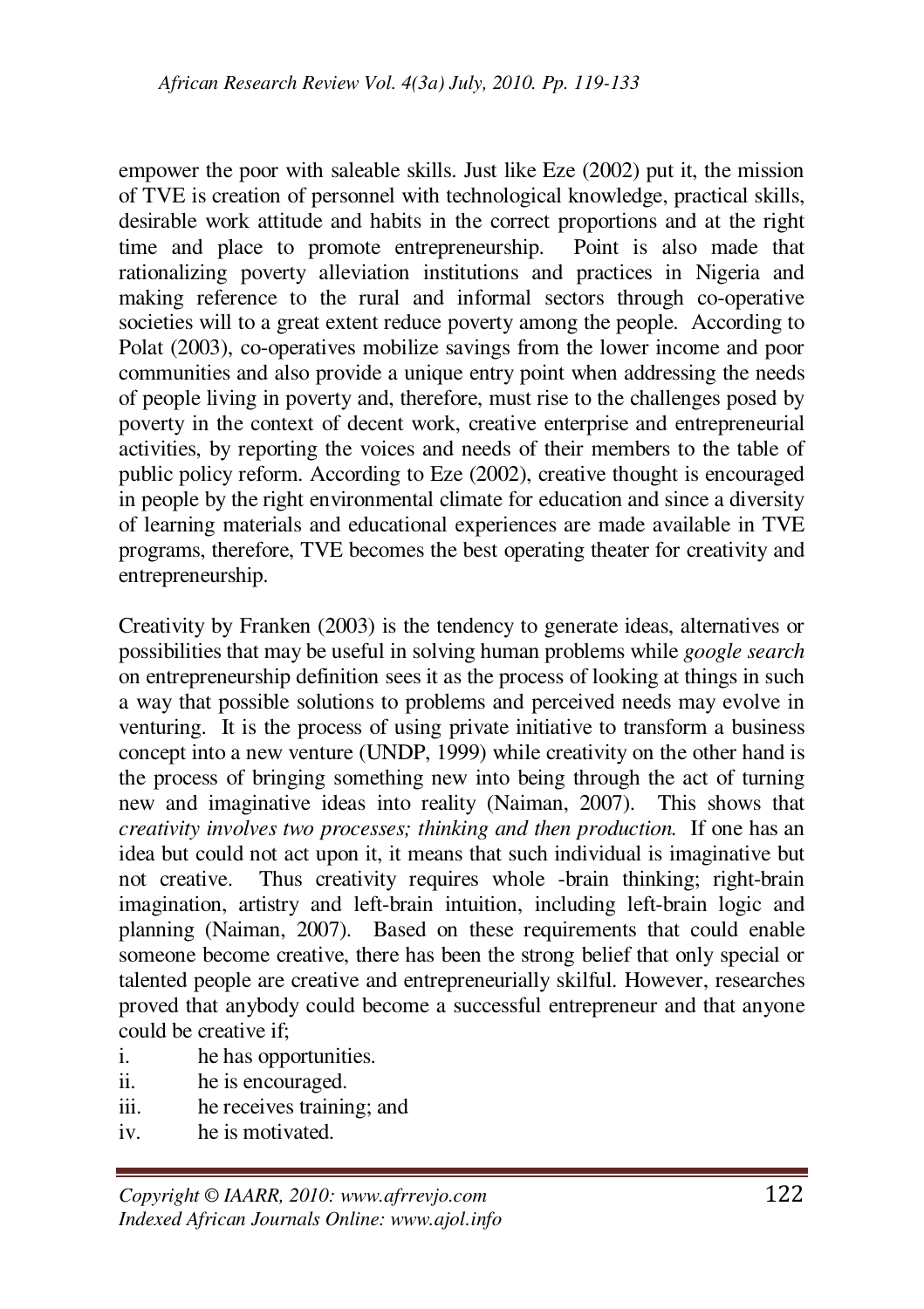Hence, the main thrust of this paper is to explore the means and measures by which creativity and entrepreneurship skills can be promoted among Nigerians as a solution to poverty reduction in the country. This paper thus deals with the following:

- Assertive on entrepreneurship for Wealth Creation.
- Getting started as a successful Entrepreneur.
- Traits need for Entrepreneurship.
- **Creativity as everybody's endowment.**
- **Measures for enhancing creativity.**
- Conclusion and Recommendations

#### **Assertive on Entrepreneurship for Wealth Creation**

The spirit of entrepreneurial skill sets in when one has achieved greatness through persistence amidst failures. Entrepreneurship does not connote achieving a supremacy on a desired project but all at a sudden to start dwindling (Hisrich & Peters, 2002). Imagine a business man who wins the award for the best income earnings in a year but fades into difficulty or oblivion the subsequent years to run a poor business operation. In this imagination, there is no consistence in the business. This is probably because there was no persistence in the management style adopted by the business man. The people who persist always find a way (Onstenk, 2003). In a situation like this when, the problem may have ensued due to managerial style, one really needs to sit down and ponder and assess the source of the problem. Pondering gives one the clue to the actual cause of failure (Kannan-Narasimhan & Glazer, 2005). Anyone can start off doing something and could also achieve temporary success therein. But the truth of the matter is that the people who actually make it or succeed are those who do not give up (Okoye, 2007).

However, that does not imply that one should continue with an obviously losing venture or proposition. Point is made that no one achieves success without persistence. If one gave up amidst his venture, it is assumed that every effort he must have made would have been for nothing. Those who psych themselves up to accomplish something but lack the spirit of persistence, always fail at the dawn of the day. *This simply means that entrepreneurial skills could successfully be learned through self teaching, perseverance, trial and error, and sourcing information, help and advice from superiors or mentors.* And as far as possible, the young entrepreneurs should be encouraged as early as possible.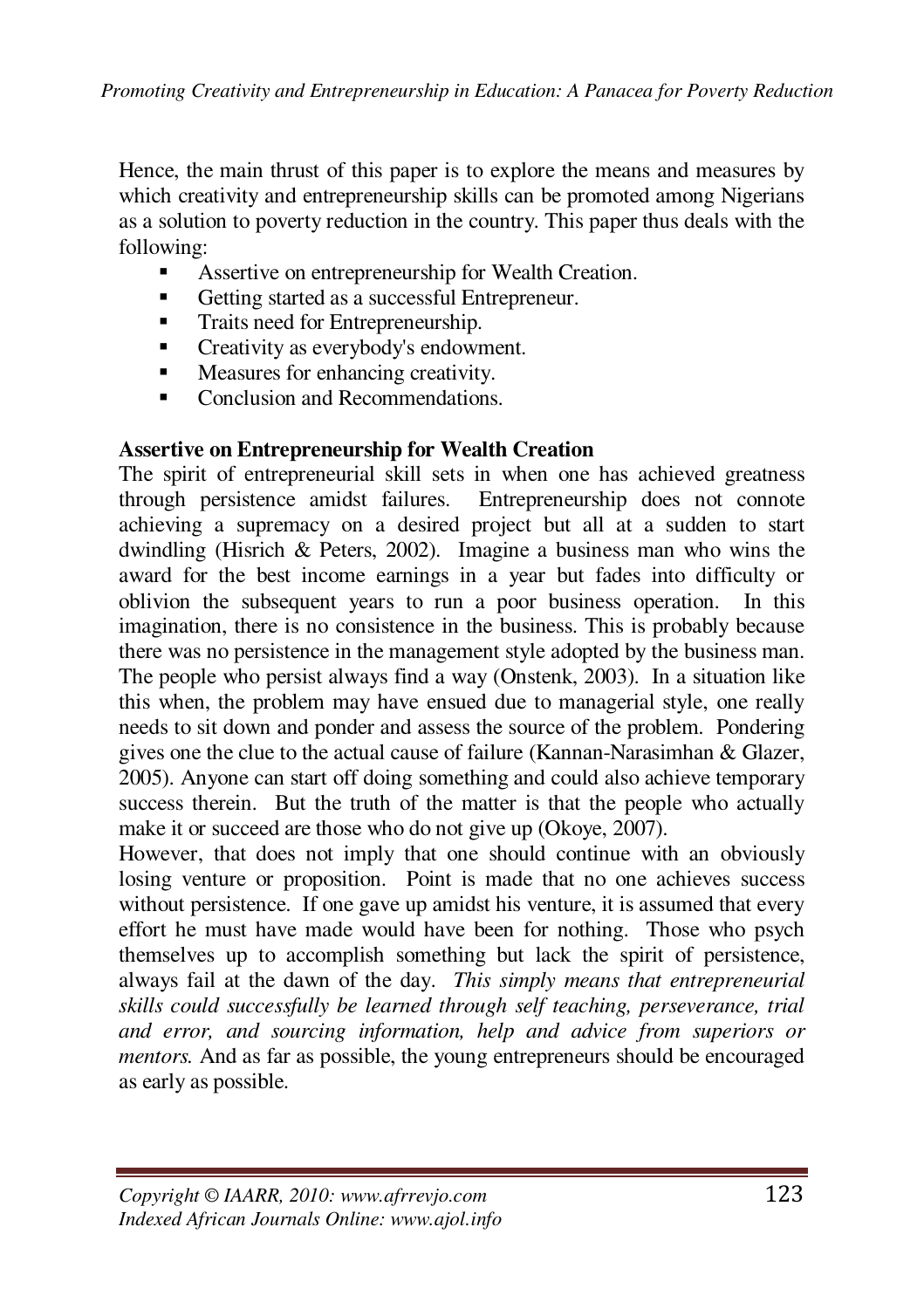One who desires to become a successful entrepreneur must be excited, enthused and inspired to get started no matter the obstacles and challenges along the means. And above all, such individual should be motivated to pursue his dream of starting off his business by tapping from his creative juices that involve raising money for a takeoff.

The search for financing a business venture probably may not be so easy. At this point, many ideas come into light. The quickest idea that normally comes to mind is to strategize. This idea is always nursed by those who do not have money to start off a business. However, doing so could demonstrate how badly one would want to be in any business (Twain, 2000). Therefore, to strategize when starting a business must be avoided. The next quickest idea that usually trace its path to the mind is the temptation to borrow from a family member or friends. *But be warned that the only thing that might destroy or stain a relationship or friendship quicker than lending to them would be to borrow from friends or relations.* Perhaps, the best option is to seek for loan from a financial institution or to involve a friend who is already in business-making and who also has the money. To borrow from a financial institution such as banks implies that one has some interest to pay in return for the loan. That is the risk. And, therefore, one must strive hard to pay off the debt through the business.

If it is the second option of involving a friend, peace is made by offering a certain percent of the net profit of the capital investment to such a friend. For instance, one may decide to offer, say, 10 percent of net profits for a N1m capital investment to his friend who is coopted in a business venture. This option reduces the stress of thinking on how to pay back a loan to a financial institution.

#### **Getting Started as a Successful Entrepreneur**

To get started involves courage and ambition. It involves self-instruction and advice from confidants who are of good will and level minded (Twain, 2000). This implies that to become an entrepreneur starts in ones gut, and not necessarily in school setting or classroom. The ambitious type who also is courageous feels the impulse. And being thus courageous gets started overcoming all obstacles between him and success.

No one is born entrepreneur. Neither is entrepreneurship the business of the highly educated people. Anybody could become an entrepreneur. It all depends on ones ambition and courage not to leave his future to the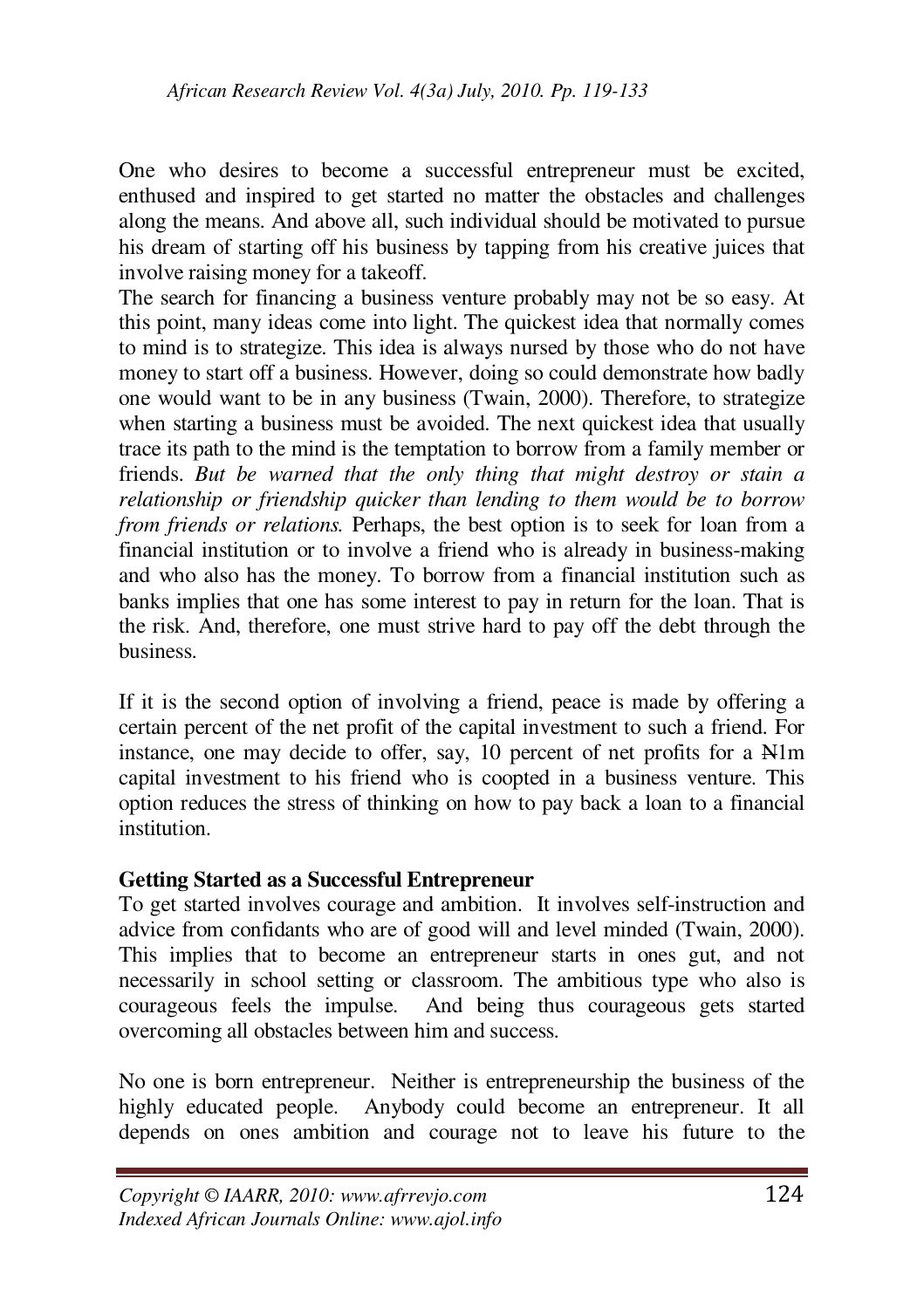bureaucratic corproate managers with their own corproate agenda (Franken, 2007). The single truth is that the desire to become an entrepreneur demands that one has to be passionate on his own. This implies that, if one develops the desire to accomplish something, he should go ahead to achieve his heart desire. No one should persuade such individual to do something he has not already desired to do (Hisrich & Peters, 2002).

For instance, one who gets to market to buy some things should have made a list of his needs. As Hofer (1996) put it, if such person gets to the market to purchase outside his immediate needs, it means he is not guided by burning desire. And hence cannot manage properly.

Thus to manage properly and subsequently become a successful entrepreneur appears to emphasize that the individual should be desperate and prompt avoiding distraction. He should be decisive about certain things in his life. He must be motivated. There is no mastery about it. Just be passionate about the business, love it, put uplifting thoughts in it, be inspired by it, and then there will be success and the money will come. Any intending entrepreneur, who cannot be passionate about his business, should re-evaluate the purpose for success, because, success does not just happen (Fayolle & Kyro, 2008).

Many factors contribute to success. Whether one is involved in a business venture or in making his way through academics, such individual will leave many people behind if he works hard. That is what success takes. No special skills or smartness are needed, just work hard. Only hard-working people can beat out their competition. No matter how smart one is, success is much more perspiration than inspiration (Twain, 2000). However, there is no easy means in business or in life in general to achieve success. It takes commitment, hardwork, and sacrifice.

#### **Traits Need for Entrepreneurship**

Two unique traits, *humility and creativity*, have been identified as indispensable and phenomenally essential if one should develop entrepreneurial spirit necessary for successful practical enterprise and wealth creation.

*Humility*: Many a times, people feel too big to bend low to get committed and workhard even when they look out for success in a business. There is no big man in real business venture. Those who bend low and put their statutory positions aside and who put twice the effort of a typical servant or attendant in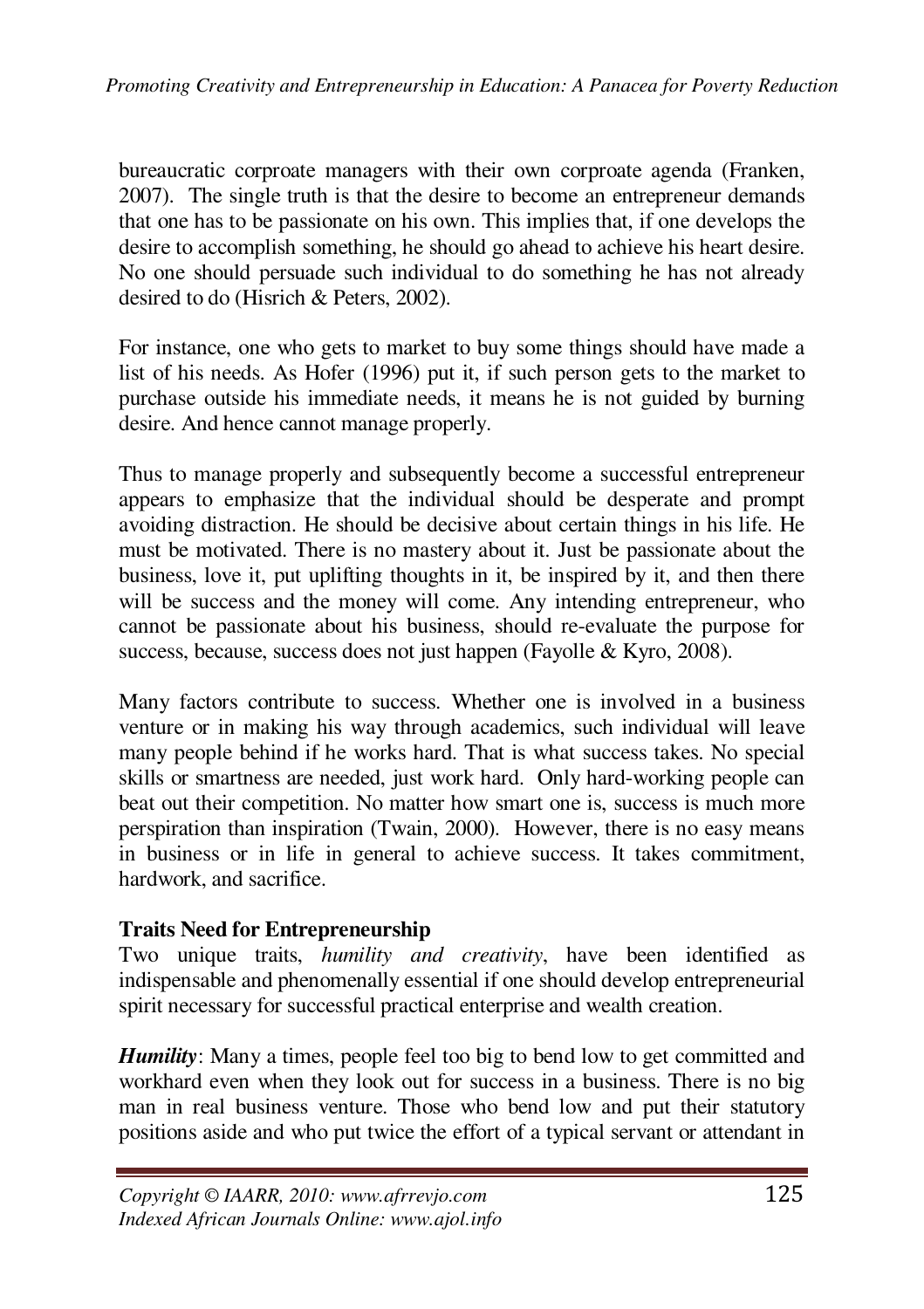managing their business will most often accomplish four times as much (Twain, 2000).

In this awareness, it is therefore noted that entrepreneurship pertains ethics and dealings based on morals and values (**www.sasked.gov.sk.ca, 2007**). The moral instincts in the person who seeks for success in a business encourages discipline while the value system of the individual directs the person on accepted standards to adopt in order to determine what to do based on scale of preference (**www.turnerlearning.com,2007**). It is the value attached to certain activities that helps the individual develop the ability to identify business opportunities and hence negotiate prices (**www.wikibooks.org, 2007**). One who consciously recognizes these factors will to a very great extent develop qualities that are needed to function effectively in a business and profit making context (**www.wikibooks.org, 2007**). This goes to say that a successful entrepreneur is that person who knows how small he is not and who uses his innate and personal initiatives to uncover new opportunities to earn profit in a business (Okoye, 2007). In discovering these opportunities, it is cost effective to avoid under capitalization and poor financial management. *Some of the factors that promote financial crisis in a business include; lack of proper planning, poor execution of profitable concepts (Agbaeze, 2007) and adoption of plain old but bad financial management* (Twain, 2000). Any inspired entrepreneur must always realize that as days go by, things therein also change including managerial styles. Hence, any inspired entrepreneur must learn to accept and improve upon the past. One who is not guided by these policies may not be entrepreneurial or vocationally endowed. Vocational education is that form of education that permits one to know, accept and improve upon the past (Mukuni, 2002). To know about the present, prepares the individual to arrange the future and make amends on the past. According to Onstenk (2003), the knowledge of the present and the ability to arrange the future, helps one to be specific pursuing his objective with caution and ingenuity. This is one of the main thrusts of vocational education. It emphasizes specificity, practicality, applicability and immediate usefulness in the development of a competent individual (Ugwuja, 2010). And anyone who applies these qualities in the management of his business is said to be a good entrepreneur.

*Creativity*: Every individual is specially endowed. In the biblical point of view, everyone is created to specifically accomplish a mission on earth. The problem is that while some people act on their ideas, some others ignore them. The ignorance to ones ideas degenerates to poor application of skills and abuse of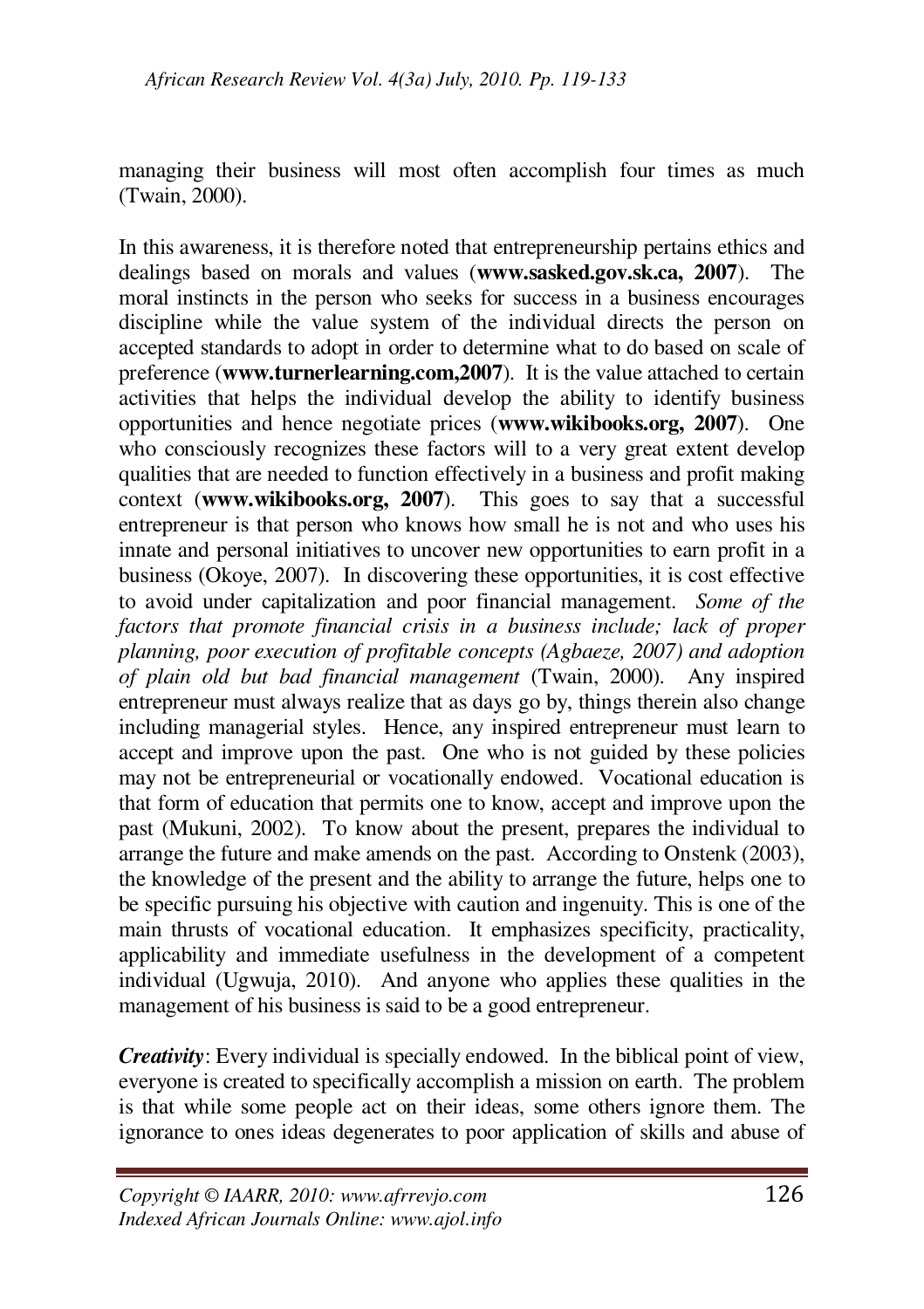talent. Those who ideally exhibit their mastery in a given vocation are recognized to be creative. Creativity is, therefore, the ability to generate novel response to problems and challenges as well as the ability to generate and implement new ideas (www.members.optusnet.com.au, 2002). That is to say, anybody can be creative if he wants to be. Creativity is nobody's property. *Those who express their creativity, in most cases have traits like manual dexterity, good-eye co-ordination and other skills that enable them to more fully express their creative ideas and thoughts.* This set of people who possess the extraordinary talents in fields that have been recognized as creative and who could combine these extraordinary talents with the determination and persistence that it takes to achieve skill mastery, are recognized to be gifted individuals (Eze, 2002). Therefore, anybody could be creative if such person could recognize his unique talents and develop mastery in those areas. This goes to say that, creativity is found in every individual and that creative talents can be increased or improved with study and repetitive practice (www.members.optusnet.com.au, 2002). It is the authors' belief that individuals who thus increase their creativity will be meaningfully engaged which could result in poverty reduction.

## **Measures for Enhancing Creativity**

Increasing creativity involves the ability to assign a set standard and addressing the mind towards accomplishing the set goal amidst road blocks in the course of actualization (Twain, 2000). This implies that to increase creativity, one must address his mind from on-set to avoid distractions and must stop at nothing to let his creative natures work. The meaning of this is that one who wished to improve on his creative art must not listen to criticisms and cajole. He must be courageous to overcome shame at steps-attempt and also withstand flattering and jests of his creative attempts. Therefore, the task in becoming more creative according to internet sourced data, www.members.optusnet.com.au (2002**)** is as follows: (1) An individual should give himself the permission to do things creatively as he pays deaf ears to mockery and mimicry. (2) The individual should overcome his personal blocks to creativity. That is, one must not be embarrassed by his own ideas and must also be aware that things cannot be done in one way. Since things can be done in many different ways, therefore, he should not be embarrassed by his own methods. If one becomes embarrassed by his own ideas and methods, the obvious outcome is to hide them. (3) If one should improve on his creativity he must develop confidence enough to have fewer inhibitions and also have the strong belief in his own intuition and creative abilities. However, Okoye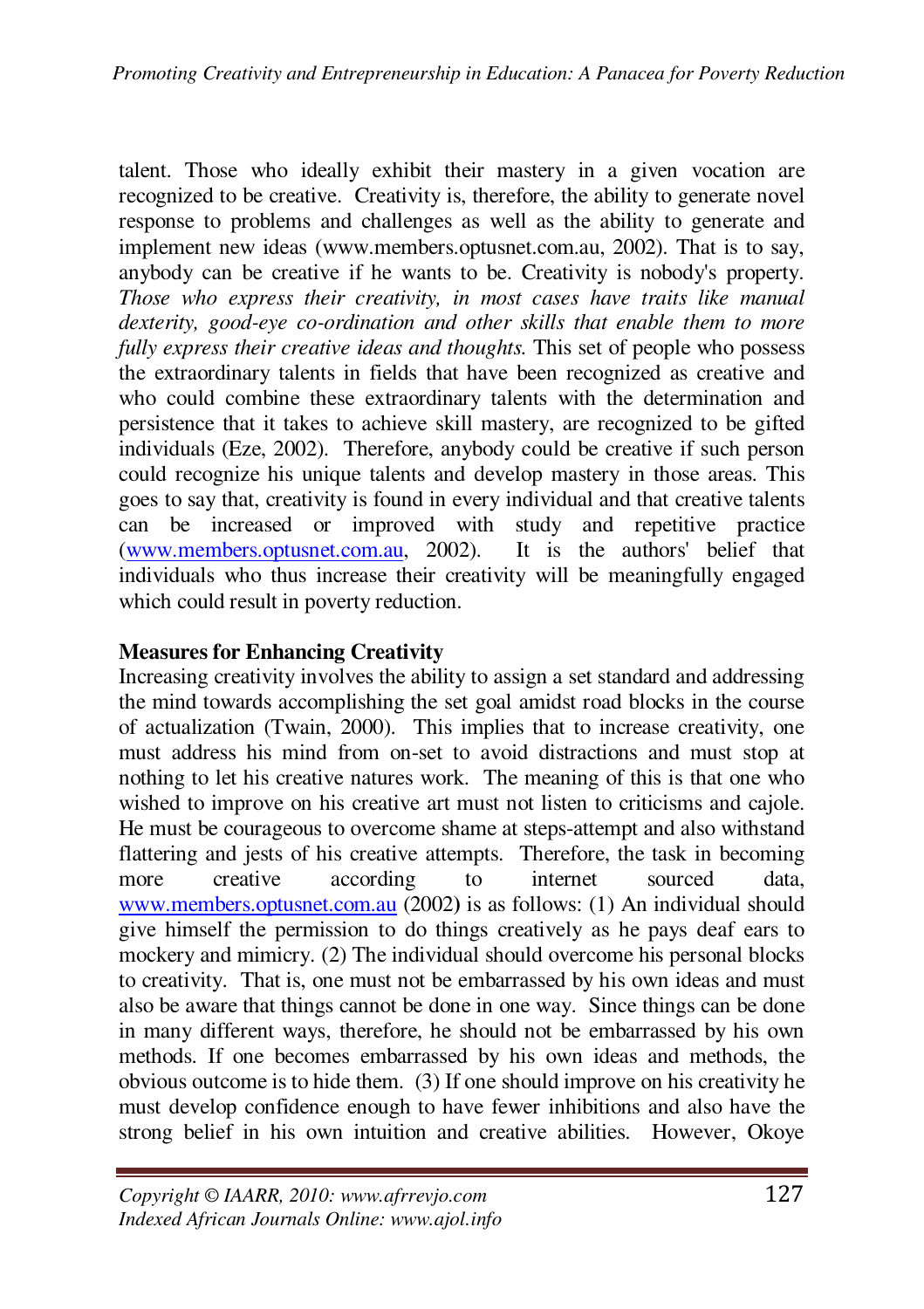(2007) posited that creativity requires patience and a willingness to work for a creative outcome rather than simply wait for enlightenment. No one makes a walk if such person kept his legs together. More importantly, anyone who wished to increase his creativity must try to get himself associated with people who cherish and support him and who do not have jealous attitude against his efforts but have respect for him (Franken, 2007).

In addition to the tasks for enhancing creativity, the following points should be noted. Individual should

- 1. spend time to meditate on oneself worthiness.
- 2. read about other creative people and study books on creative thinking techniques. Then try to put them into practice.
- 3. endeavour to participate in sport activities and other relaxation activities that will help to give the brain rest and time to enable the subconscious mind to sieve out lucrative measures from many of the gathered ideas and techniques.
- 4. never over labour oneself. One needs some time off to be creative after moments of intense concentration on challenging problems. The mind is relaxed when a creative thinker gets himself engaged in reading newspapers, magazines, or novels he wouldn't have ordinarily get. To perfectly do this, one could deliberately expose himself to information outside his area of specialization (Csikszentmihalyi, 2007).

These tasks notwithstanding, people must be aware that creativity is not a gift *perse,* it is a state of being (Weisberg, 2007). Creativity is, therefore, enhanced if individual acknowledged that it exists and thus could be nurtured (Franken, 2007). An individual could nature creativity by flooding oneself with information in a chosen area of creativity and deliberately attempt to integrate opposites at every opportunity within the person's mind. Another way to nature creativity according to Csikszentmihalyi (2007) is the ability of the individual to develop the attitude to show that his creative work is important even if others do not share his belief. One who succeeds in developing this judgmental attitude should then surround that identity with beliefs about his creative abilities but, however, should not allow his beliefs to distort his perceptions and alternatives. Sharing the same view, Franken (2007) noted that the test of creativity measure does not depend only on the number of alternatives individuals can generate but also on the uniqueness of those alternatives. The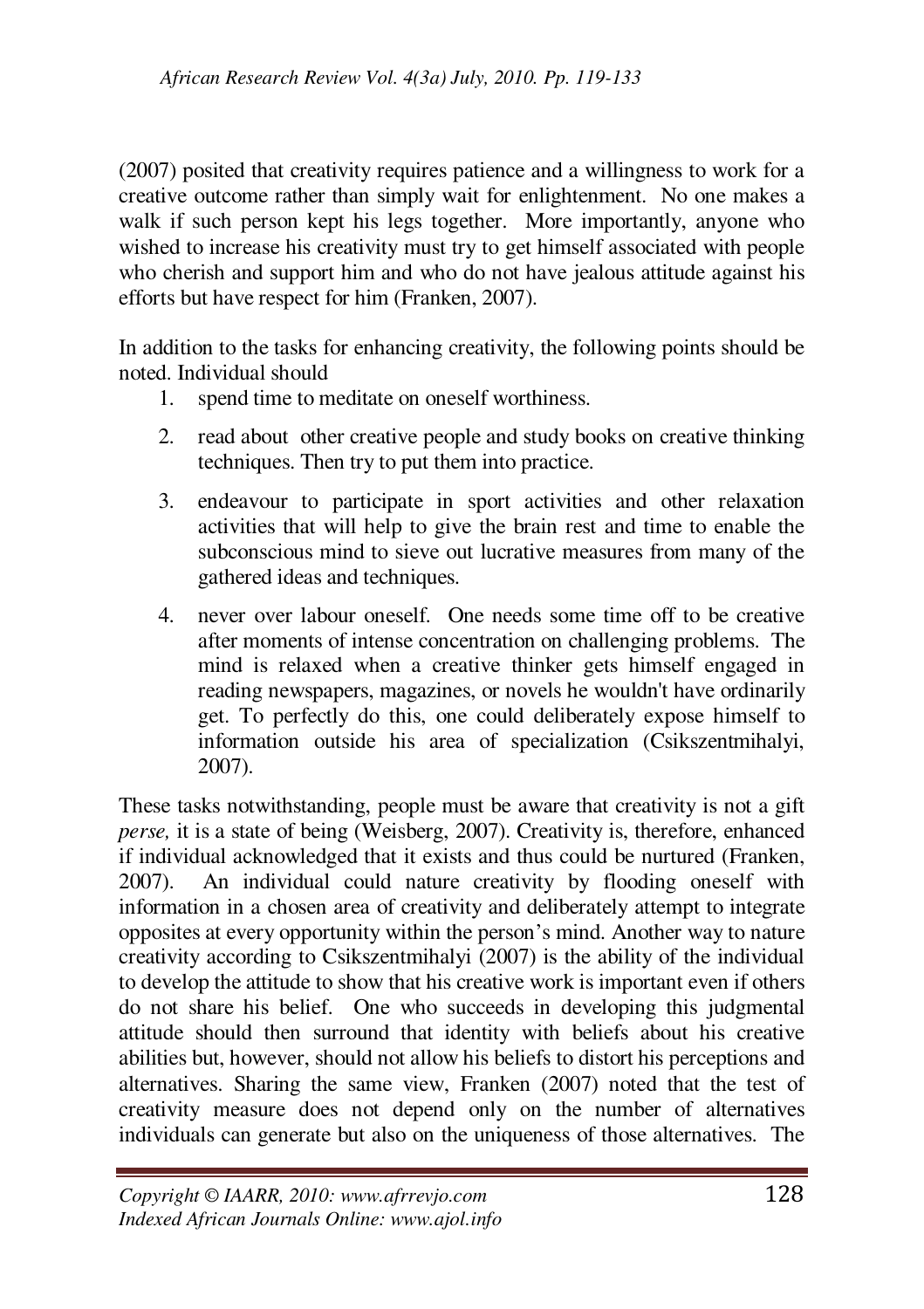ideas, act or any alternatives that can change or transform an existing domain into a new one is said to be a creative measure.

The characteristics of a creative individual are enunciated by Csikszentmihalyi (2007) as follows:

- 1. Creative individuals have a great deal of energy, but they are also often quiet and at rest.
- 2. Creative individuals tend to be smart, yet also naive at the same time.
- 3. Creative people have a combination of playfulness and discipline, or responsibility and irresponsibility.
- 4. Creative individuals alternate between imagination and fantasy at one end, and rooted sense of reality at the other.
- 5. Creative individuals seem to harbour opposite tendencies on the continuum between extroversion and introversion.
- 6. Creative individuals are also remarkable, humble and proved at the same time.
- 7. Creative individuals to a certain extent escape rigid gender role stereotyping and have a tendency toward androgyny.
- 8. Generally, creative people are thought to be rebellious and independent.
- 9. Most creative individuals are very passionate about their work, yet they can be extremely objective about it as well.
- 10. The openness and sensitivity of creative individuals often expose them to suffering pain, yet also a great deal of enjoyment. (Csikszentmihalyi, 2007: 58 - 73).

The individual who peruses through these characteristic points of a creative person would be able to establish if he is by nature created with creative ingenuity and possibilities.

#### **Conclusion**

The failure of past attempts to enhance Third World development through transfer of advanced technology from developed nations has prompted the current emphasis on encouraging creativity and entrepreneurship skills in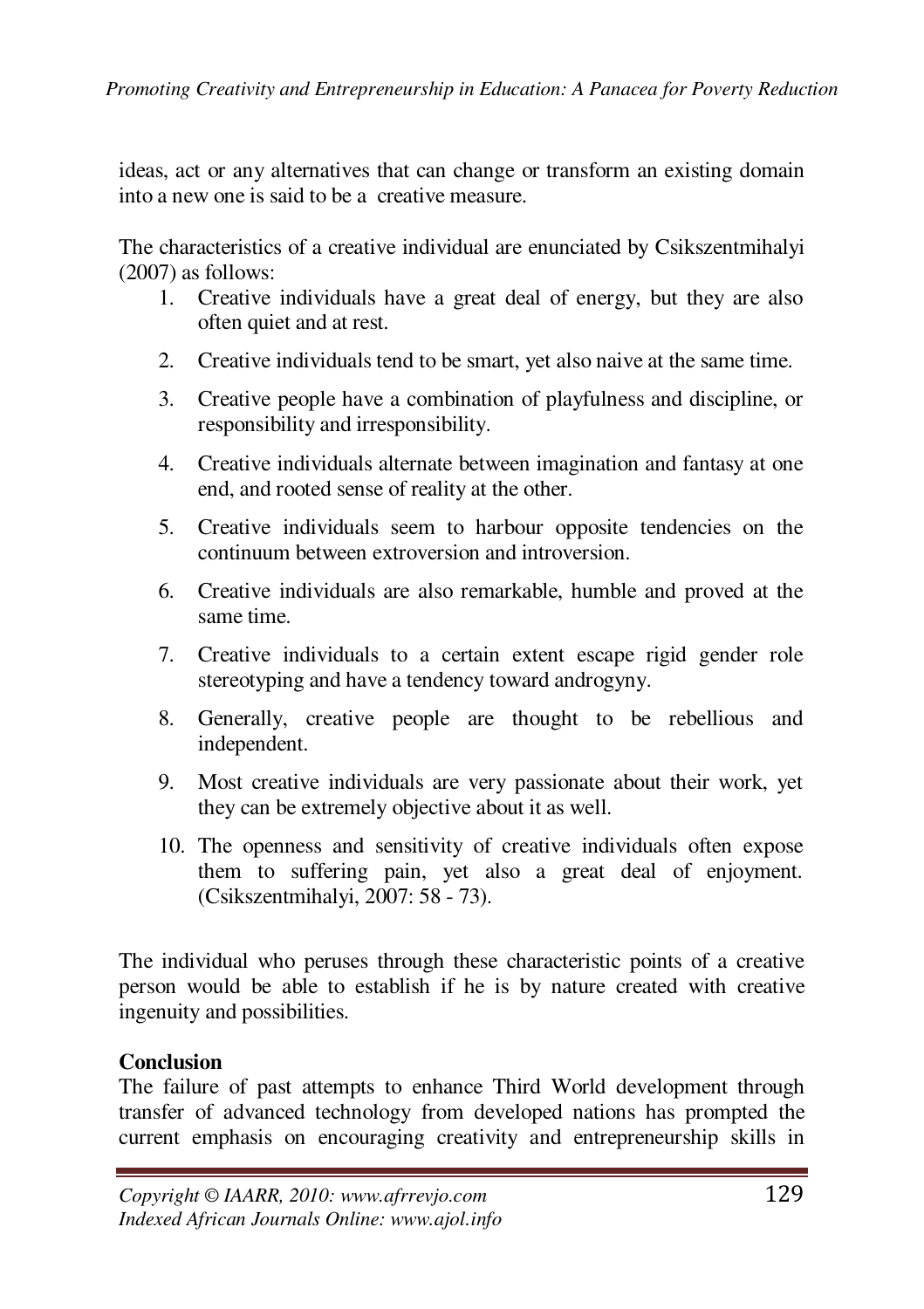indigenous people. Besides, it has also been acknowledged that traditional ideas and primitive techniques that had served well for decades are currently relegated and downgraded by foreigners and indigenous people alike in anticipation of the fancy and assumed superior ideas and hardware brought in by the colonial masters and merchants (Eze & Okoye, 2007). There is today little concern by the indigenous people to build local capabilities to learn the new technology, master it, and adapt it to local environment (Ahmad & Wilke, 1986). Sadly too, even the goods and hardwares produced by the indigenous people are less regarded and nick-named **Igbo made** - meaning, inferior goods (Okoye, 1998). Again, most surprising is that many Nigerian students prefer taking instruction on foreign ideas, imaginations and innovations. As a result, the Nigerian youths who are regularly exposed to, in most cases, the abstract theories and principles on technological innovations become equipped with minimal knowledge on the workability of the foreign practices. Consequently, most Nigerian students graduate without meaningful engagement on vocations that should offer them a means of livelihood. Worse still, the educational programs in the country also tend to produce no solution because most students appear not to be encouraged to generate and nature their ideas into reality due to so much formalized system of education that offers little or no challenges. It is in this awareness that the authors have presented this paper, giving every available guide, to their knowledge, to generating and increasing creativity in individuals and encouraging entrepreneurial spirit in individuals too.

#### **Recommendations**

- 1. Enabling study conditions should be made available within academic environment by providing teaching materials and educational experiences that should orientate students toward intuitive thinking and imagination.
- 2. Any entrepreneur may prefer an action-oriented approach to learning, while traditional but conventional education system encourages a formalized and structured approach (Maysami & Goby, 2007). Action-oriented learning connotes theoretical and practical features and thus offers an advantage for the education of an entrepreneur. This form of education demands that the course contents of educational programs at the undergraduate and graduate levels should be designed to cover a particular discipline. Course contents programmed and delivered with

 specific objectives makes for successful entrepreneurs and successful business managers. It is, therefore, recommended that academic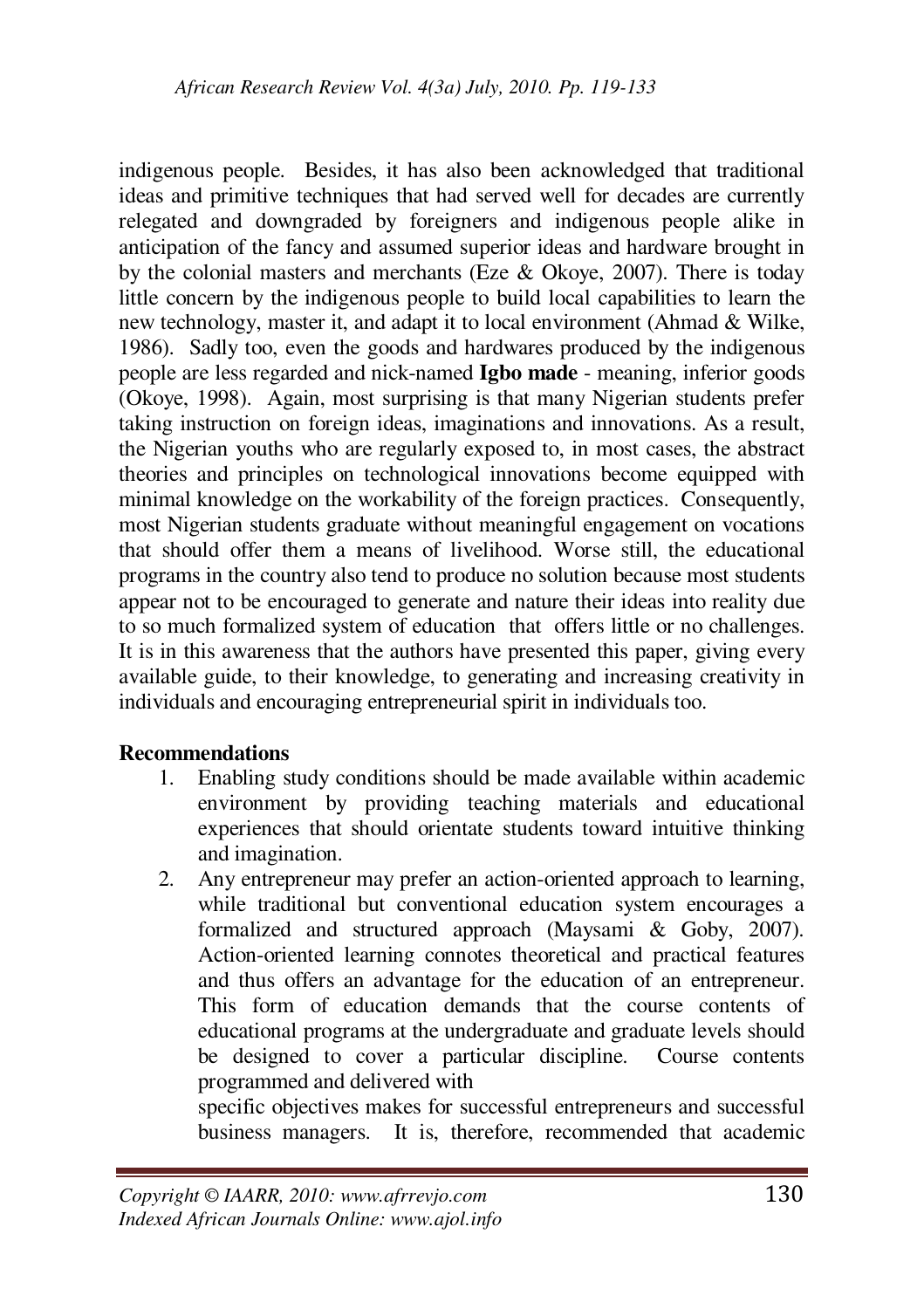activities at both the undergraduate and graduate levels should be stuffed with contents that enhance skill acquisition and in the interim permit the learner to ask questions about a situation, penetrate the situation, gain insight on the nature of the matter, and devise a workable solution.

#### **References**

- Agbaeze, E.K. (2007). *Development of Entrepreneurship: The Nigerian Perspective*. Enugu: Precision Publishers Ltd.
- Ahmad, A. and Wilke, A.S. (1986). Technology Transfer in the new international economic order: Options obstacles, and dilemmas. In J.R. Mclntyre and D.S. Papp (Eds). *The Political Economy of International Technology Transfer* (pp. 77 - 94). West Port, USA: A Quorum Book, Greenwood Press, Inc.
- Apted, M.J. (2003). Early Childhood Care and Development Project offers a Better Start for Myanmer's Poorest Children. *Poverty alleviation Initiatives 13*, (4): 8 mapted@unicef.org
- Csikszentmihalyi, M. (2007**).** *Flow and the Psychology of Discovery and Invention.* www.csum.edu pp.25 - 73.
- Eze, T.I. (2002). Gifted Children in Technology and Vocational Education for Sustainable
- National Development. *Journal of Research in Science and Technology Education*  (JORSTED), 3 (1): 3 - 8.
- Eze, T.I. & Okoye, K.R.E. (2007). *Implementing Curriculum Innovation: Essentials for Out of-School Programs*. Paper Presented at the Final Critique Workshop of Stakeholders in Boy Child Education in South Eastern States of Nigeria at Kolping Society of Nigeria Conference Centre, Umuahia, Abia State, 18th July, 2007.
- Ezeji, S.C.O.A. (2002). Technology and Vocational Education for Poverty Alleviation and Sustainable National Development. *Journal of Research in Science and Technology Education (JORSTED) 3*, (1): 1 - 2.
- Fayolle, A. & Kyro, P. (2008). *The dynamics between entrepreneurship, environment and education*. Cheltanham UK: Edward Elgar.
- Franken, R.E. (2007). *Human Motivation: 3rd Edition*. www.csum.edu.
- Gray, M.L. (2003). *Poverty Alleviation Initiatives.* A Publication of UNIFEM, East and Southeast Asia Regional Office. michael.gray@unifem.or.th, Thailand.
- Hisrich, R.D. & Peters, M.P. (2002). *Entrepreneurship-4th Edition*. New Delhi: Teta McGraw-Hill Publishing Co. Ltd.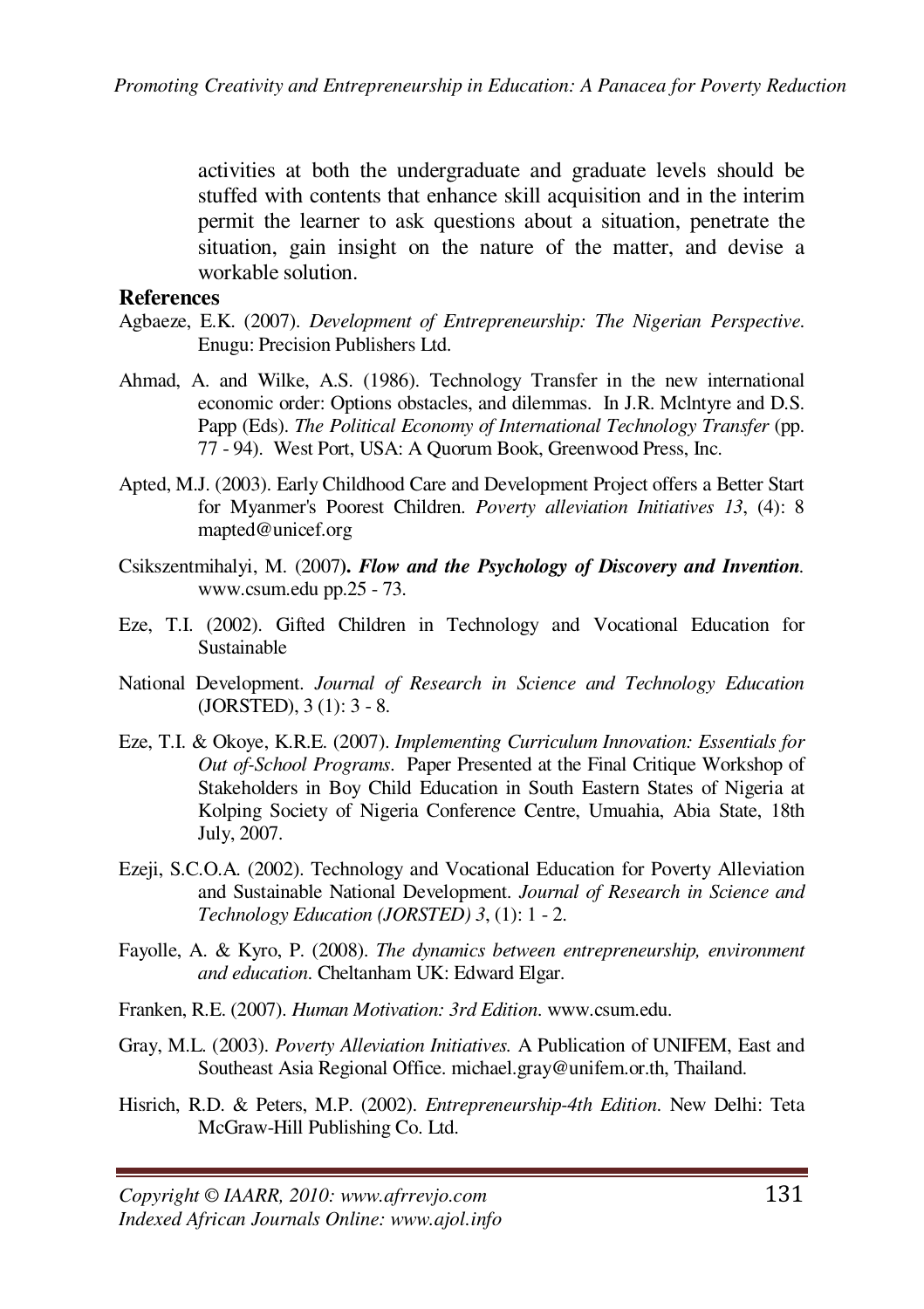- Hofer, C.W. (1996). The financial imperatives of starting new ventures. In F. Lafleur (Ed). *Frontiers of Entrepreneurship Research. 1994 Summaries and Abstracts (H-K by Author)* pp. 5-6. Updated by Frank Lafleur, 1996.
- Kannan-Narasimhan, R. & Glazer, S. (2005). *Nurturing corporate entrepreneurship: A cross-cultural analysis of organizational elements that foster corporate entrepreneurship*. Los Angeles: Senate Hall Academic Publishing.
- Internet Sourced (2010). *Policy, evaluation and legislative services: The future within us*. www.sasked.gov.sk.ca/about/. Retrieved April 22nd 2010.
- Stone, Oliver, O. (2010). Guideline for General Media Discussion www.turnerlearning.com. Retrieved April 22<sup>nd</sup> 2010.
- Internet Sourced (2007). Consciousness studies. www.wikibooks.org.Retrieved April  $22<sup>nd</sup> 2010.$
- Internet Sourced (2002). www.members.optusnet.com.au
- Internet Sourced (2002). *What can I do to Increase my Creativity?* www.members.optusnet.com.au
- Internet Sourced (2002). *Isn't Creativity Found in Few People like Inventors or Artists?*  www.members.optusnet.com.au
- Maysami, R.C. & Goby, V.P. (2007). *Educational Advantage in Entrepreneurship.* Singapore: Singapore Institute of Management. pp. 1 - 5.
- Melgaard, B. (2003). Highlights on the Relation between health and Poverty. *Poverty Alleviation Initiatives, 13* (4), 11 - 12. A Publication of World Health Organization (WHO), Thailand, 2003.
- Mukuni, J. (2002). *Challenges in designing appropriate technical and vocational education and training (TVET) and entrepreneurship education: A Zambian perspective*. Publication of Ministry of Science, Technology and Vocational Training, Zambia.
- Naiman, L. (2007). *Creativity at Work*. www.creativityatwork.com
- Ohia, N.C. (2000). Sociological impact of poverty alleviation program on beneficiaries in Anambra State. *Journal of Nigerian Educational Research Association, Vol. 14*, No. 12, 85-88.
- Okoye, K.R.E. (1998). Psycho-Social Appraisal of the Current Negligence to Indigenous Technology in Nigeria. *Journal of Creativity in Teaching for the Acquisition and Dissemination of Effective Learning (CITADEL), 1* (3), 472 - 480.